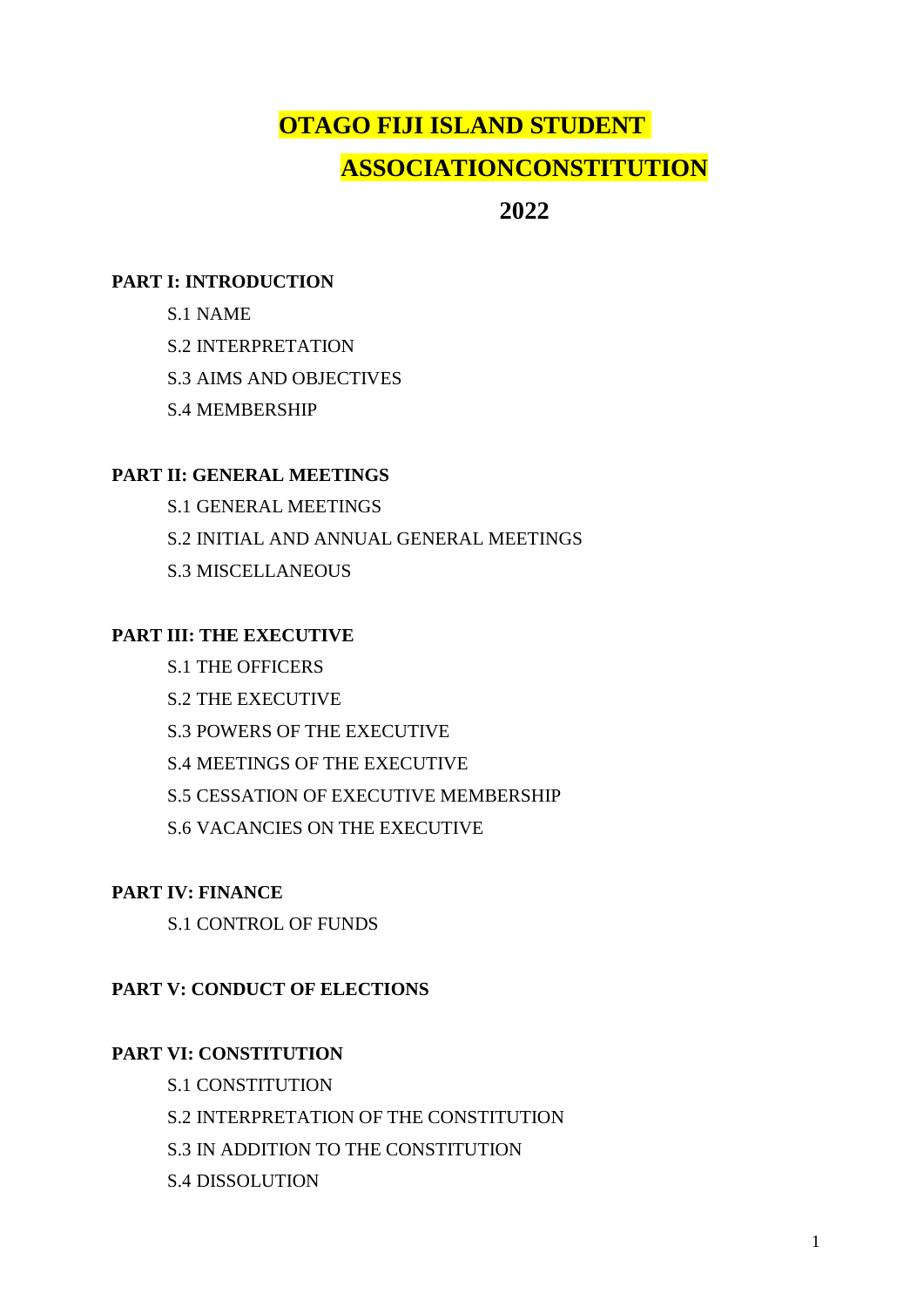### **SCHEDULE 1: EXECUTIVE JOB DESCRIPTIONS**

- S.1 ALL EXECUTIVE MEMBERS
- S.2 PRESIDENT
- S.3 VICE-PRESIDENT
- S.4 SECRETARY
- S.5 TREASURER

#### **SCHEDULE 2: OFISA OFFICIAL LOGO**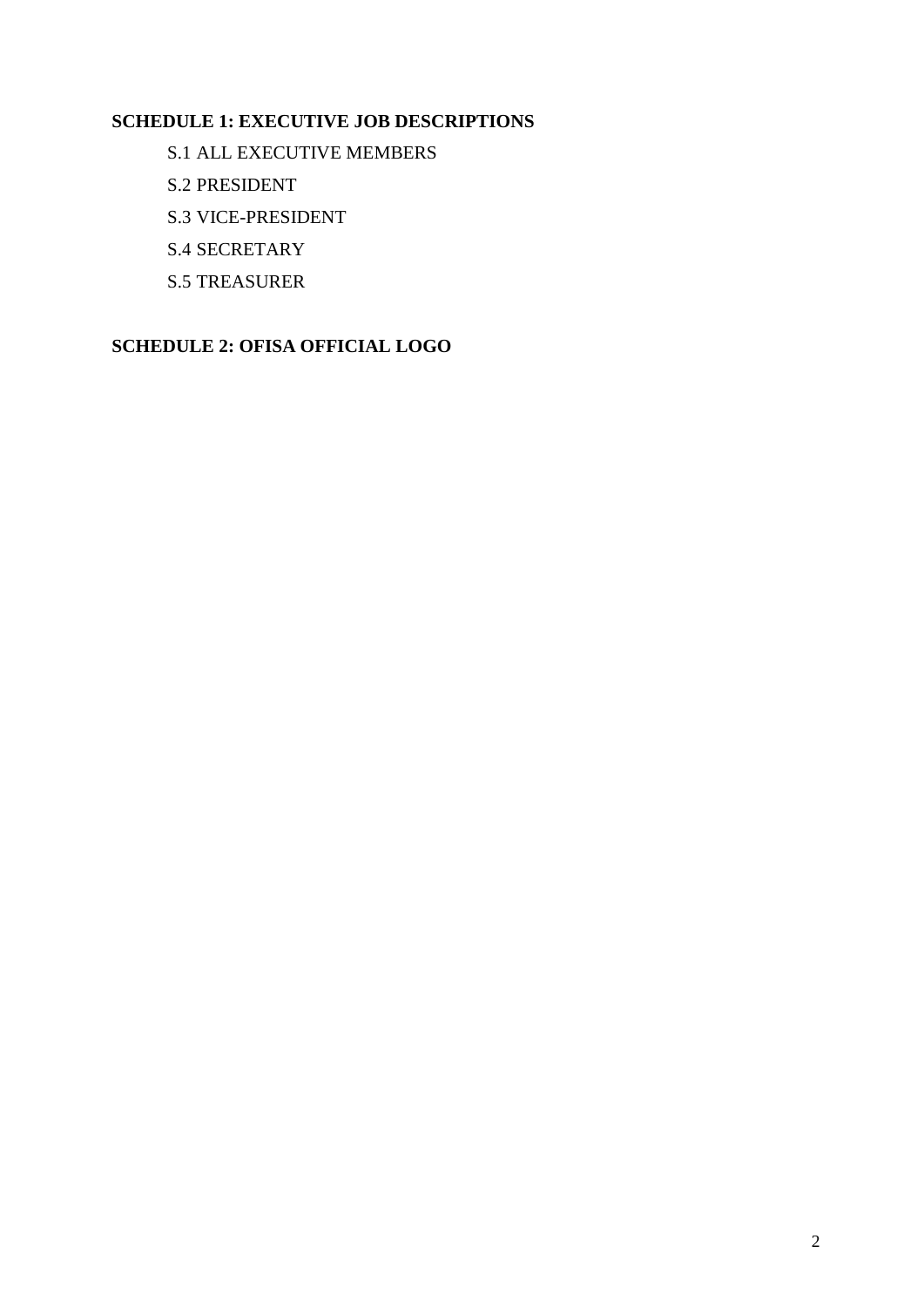# **PART I: INTRODUCTION**

#### **S.1 NAME**

The name of this Association is the **Otago Fiji Island Students Association** or otherwise knownas "**OFISA**" (the Association).

#### **S.2 INTERPRETATION**

In these rules, unless a contrary interpretation appears:

- 1. **AGM** means Annual General Meeting.
- 2. **Fijian students** means all iTaukei, Indo-Fijian, Rotumans, Kailoma, Banabans(Rabi)and Tuvaluans(Kioa) and any other student of the University of Otago and Otago Polytechnic with Fijian heritage.
- 3. **IGM** means Initial General Meeting
- 4. **OFISA** shall mean Otago Fiji Island Students' Association (the Association is of and owned by Fijian tertiary students at the University of Otago and Otago Polytechnic
- 5. **OUSA** means Otago University Students' Association.
- 6. **SGM** means Special General Meeting
- 7. **UOPISA** means University of Otago Pacific Islands Student Association

#### **S.3 AIMS AND OBJECTIVES**

#### **Preamble**

This Association is a student body of Fijian Tertiary Students in Dunedin.

#### **The Aims and Objectives of the Association are to:**

- 1. Promote and facilitate an interactive and supportive environment for Fijian Tertiary Students in Dunedin/Otago, that affirm their cultural identity
- 2. Provide a supportive environment and experiences for all Fijian students in New Zealand to sustain and improve excellence in Academic, Spiritual, Sports, Cultural and Social endeavours
- 3. Encourage its members to express themselves in any language that members are comfortable with in any meeting and/or activities organised by the Association, such languages include Bauan Language, Hindi or English; AND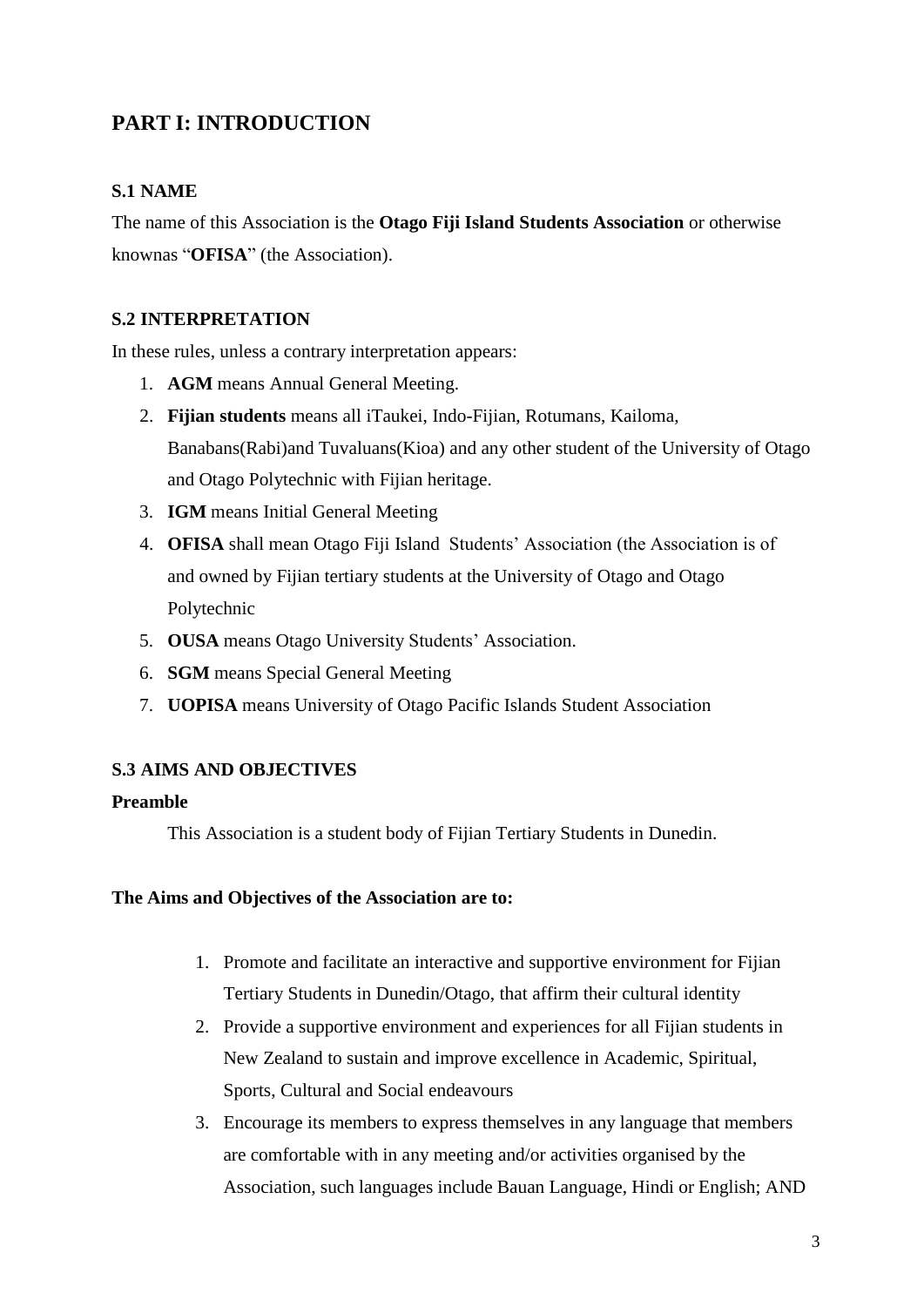- 4. In relation to the Fijian Students' Associations, the Association shall:
	- i. Encourage its members to work closely with all Fijian students and the Fijian community in Dunedin/Otago;
	- ii. Sustain and promote the Fijian cultural heritage
- 5. In relation to other Organisations, Associations and Tertiary Institutions OFISAshall:
	- i. Affiliate with OUSA
	- ii. Affiliate with UOPISA
	- iii. Liaise with all other Pacific Island Student Association's on matters of interest to members of the Association.

#### **S.4 MEMBERSHIP**

- 1. Ordinary Membership means the membership of the Association shall be open only to all Tertiary Students', in Dunedin.
- 2. Exceptional Membership means the membership in the Association, shall be open to any individual who is involved with the Association' activities.

### **Part II: GENERAL MEETINGS**

#### **S.1 GENERAL MEETINGS**

- 1. The executive may call a general meeting.
- 2. The executive shall call a meeting within fourteen days of the AGM.
- 3. Resolutions of general meetings shall be binding on the Executive unless unconstitutional.
- 4. Quorum shall be five members.
- 5. The meeting shall lapse if quorum is not reached, or lapses.
- 6. A motion will be passed by the majority of members present and voting constitutional amendments require 50% majority.
- 7. Meetings shall be held during an academic term.

#### **S.2 INITIAL AND ANNUAL GENERAL MEETINGS**

1. There shall be at least four Executive meetings every year. The first shall be called within the first three weeks of the first semester. The other shall be an annual general meeting conducted at the end of the second semester.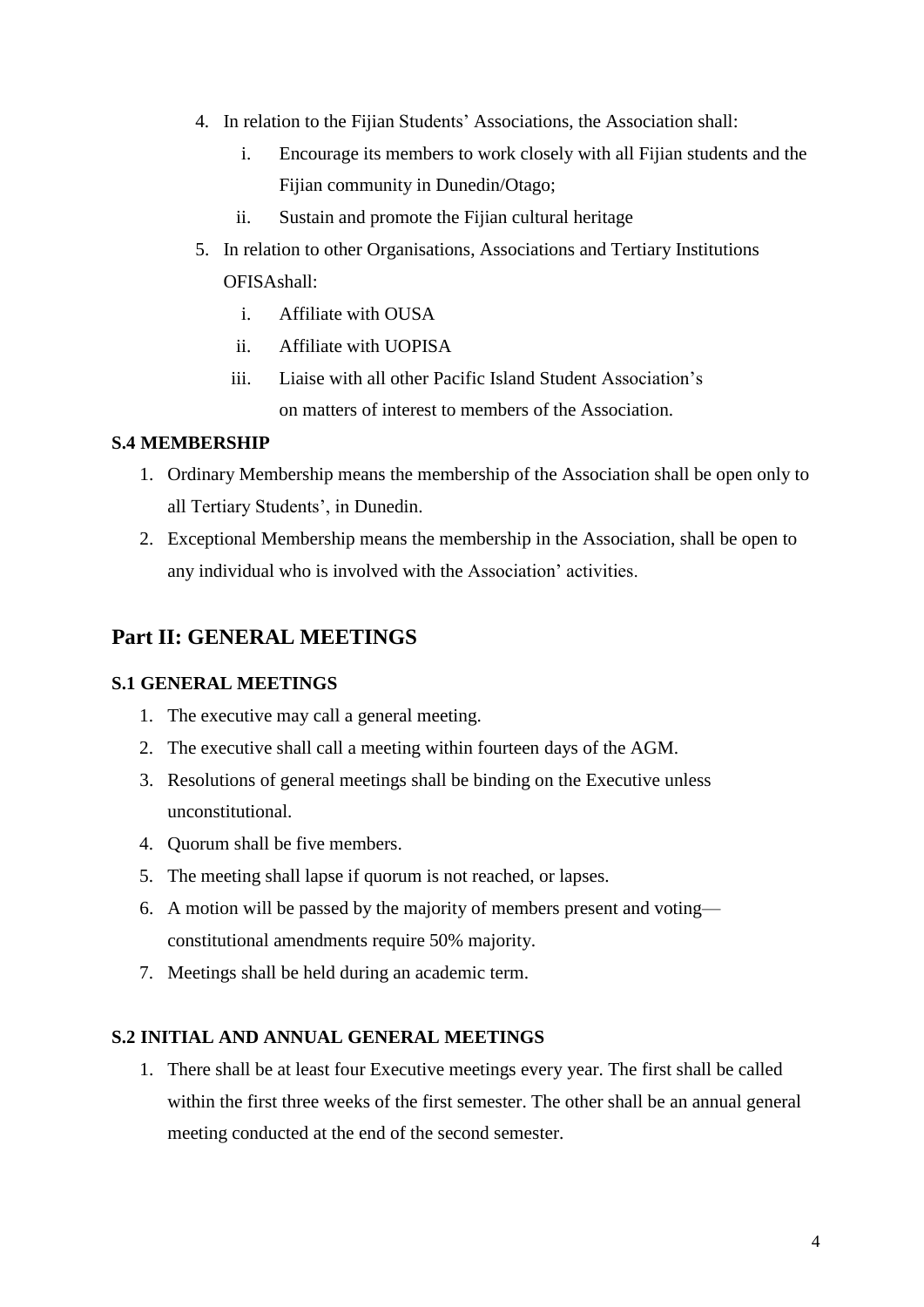- 2. All meetings must be sent via txt/email/social media with stating time, place, and date with agenda at least two  $(2)$  days prior to the meeting.
- 3. At these meetings:
	- i. There shall be a report by the Treasurer regarding the Association's
	- ii. There shall be a workshop determining the year's direction.
	- iii. Any vacancies on the executive will be filled in accordance to Part 2 S 1.6 of this constitution.
	- iv. All meetings must be opened and closed by prayer.
	- v. Secretary must read out the minutes' of the most recent meeting.

#### **S.3 MISCELLANEOUS**

1. There shall be no voting by proxy.

# **PART III: THE EXECUTIVE**

#### **S.1 THE OFFICERS**

- 1. The officers of OFISA shall be the President, Vice-President, Secretary and Treasurer
- 2. Every candidate for President, Vice-President, Secretary and Treasurer shall be an enrolled student at the time of his/her election.

#### **S.2 THE EXECUTIVE**

- 1. The Executive OFISA shall comprise:
	- i. President
	- ii. Vice-President
	- iii. Secretary
	- iv. Treasurer
	- v. Otago Polytechnic Representative
	- vi. Cultural Representative
	- vii. Public Relations Officer
	- viii. Sports and Social Representative
- 2. The job descriptions of each Executive member shall be in accordance with Schedule 1 of this constitution.
- 3. All members of the Executive shall support the interests of students of Fijian ethnicity.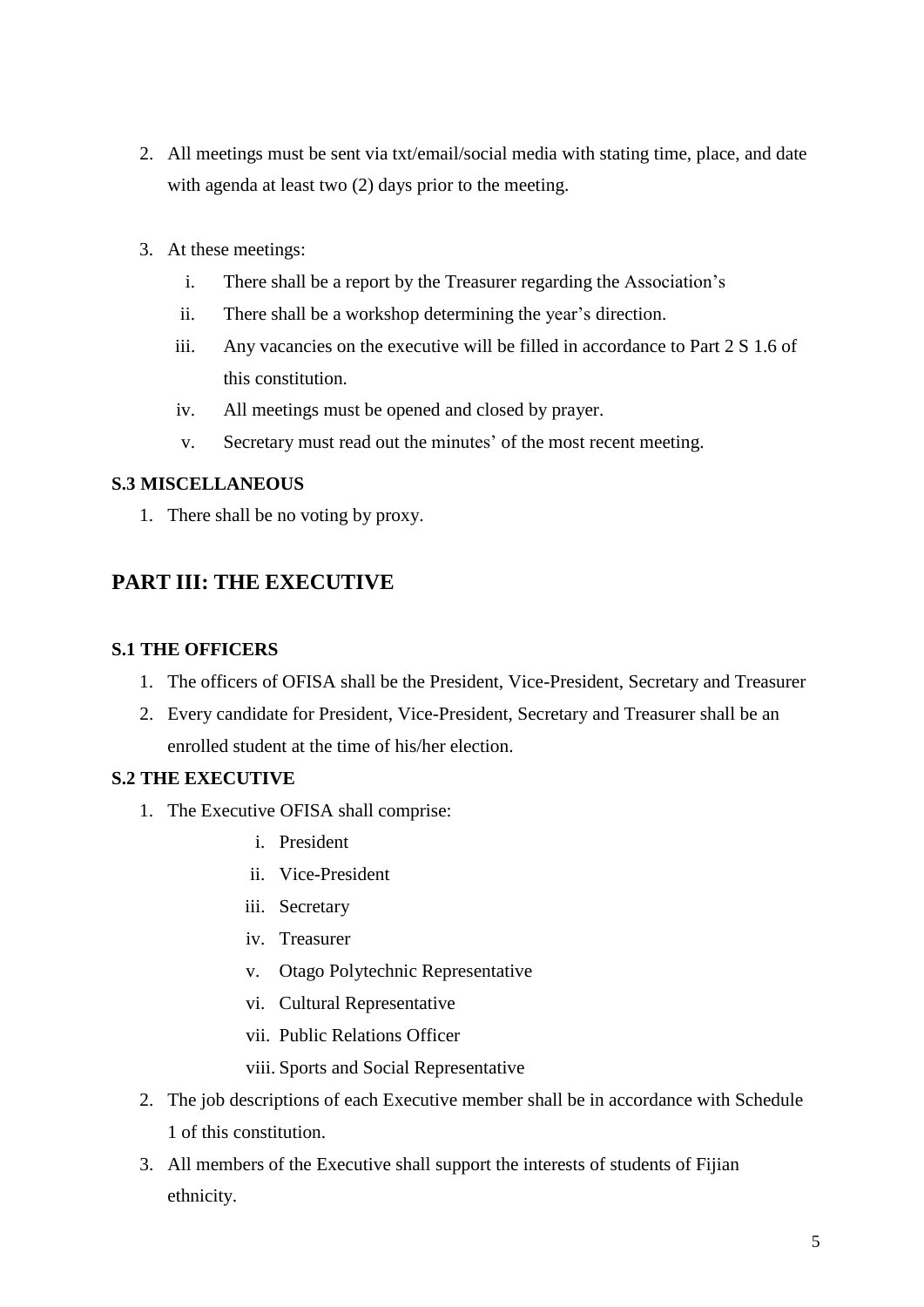- 4. Former members of the Executive will be encouraged to assist the new Executive immediately following their election.
- 5. The term of office for Executive members shall be for a period of 12 months from January to December of the following year.
- 6. An Executive member may resign from his/her position in writing or in an Executive Meeting.
- 7. However, the Executive may motion a resolution at a SGM to remove any Executive member before the expiration of his or her term of office. The Executive shall then appoint another Executive member to hold office until the next Annual General Meeting.

### **S.3 POWERS OF THE EXECUTIVE**

- 1. The Executive, subject to the provisions in this constitution, may do all things deemed by it to be necessary or expedient for the fulfilment of the objectives and goals of the OFISA.
- 2. The Executive shall have power, subject to this constitution, to administer and control all funds of the group. However, the signatories of the OFISA funds shall be the President, Vice-President, Treasurer and of OFISA.

#### **S.4 MEETINGS OF THE EXECUTIVE**

- 1. The President shall be the Chairperson of all meetings of the Association.
	- i. If the President is not present or is unwilling to act as the Chairperson, a Chairperson shall be elected at the commencement of that meeting just for that meeting only.
	- ii. The Chairperson must be neutral in controlling and conducting of meetings considering that the Chairperson has a casting vote in the event of a tie in all meetings.
- 2. Meetings of the Executive shall have a quorum of three quarters of the executive members.
- 3. A meeting of the Executive may be called by any member of the Executives, after giving notice to the President.
	- i. The Secretary shall give twenty four (24) hours notice of the meeting to all other Executive members.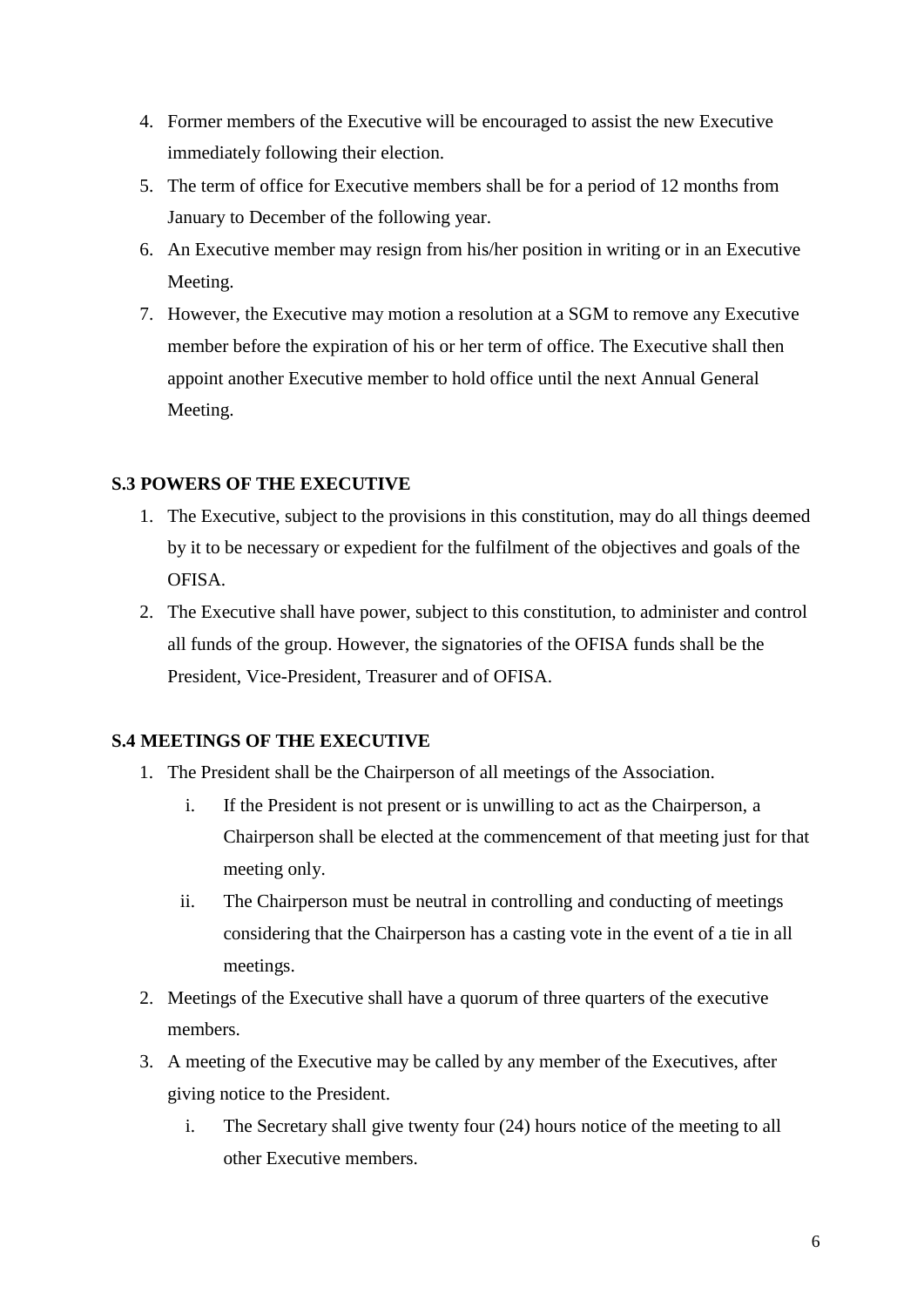- ii. In exceptional circumstances, a meeting may be called with less than twenty four (24) hours notice, provided consent is given by at least half of the members of the Executive.
- 4. Any member of the OFISA shall be entitled to attend the Executive meeting uponapproval of the President .
- 5. Not withstanding No. 5 above, the Executive may move the meeting into committee to discuss matters of sensitivity, whereupon all non-Executive members shall be required to leave the room until the meeting is moved out of committee.
- 6. No matter discussed by the Executive while it is in committee shall be discussed outside the meeting. Failure to comply with this section may be considered an act of gross misconduct for the purposes of Part 1, S.4 of this constitution.
- 7. The President or a delegated member is to represent the OFISA at conferences and meetings or any other events that will benefit/related to the objectives of the OFISA.

#### **S.5 CESSATION OF EXECUTIVE MEMBERSHIP**

- 1. If any Executive member is absent from three (3) consecutive ordinary meetings without giving apologies, he/she shall be deemed to have resigned.
- 2. Notwithstanding anything in No. 1 above, the Executive may grant continuation of membership if at the Executive meeting immediately following the third absence, a two-thirds majority vote of the Executive resolves that the member's absence was due to exceptional circumstances.
- 3. Executive members shall resign when called upon to do so by a two-thirds majority of those members present and voting at a General Meeting called for that purpose.
- 4. Any Executive members may resign their membership by giving written notice of their resignation to the President.

#### **S.6 VACANCIES ON THE EXECUTIVE**

- 1. The office of any Executive member shall become vacant if the person holding such office:
	- i. Ceases to be a member of the OFISA;
	- ii. Dies;
	- iii. Is the subject of a successful "no confidence" motion at a General Meetingduly called for that purpose;
	- iv. Resigns from office.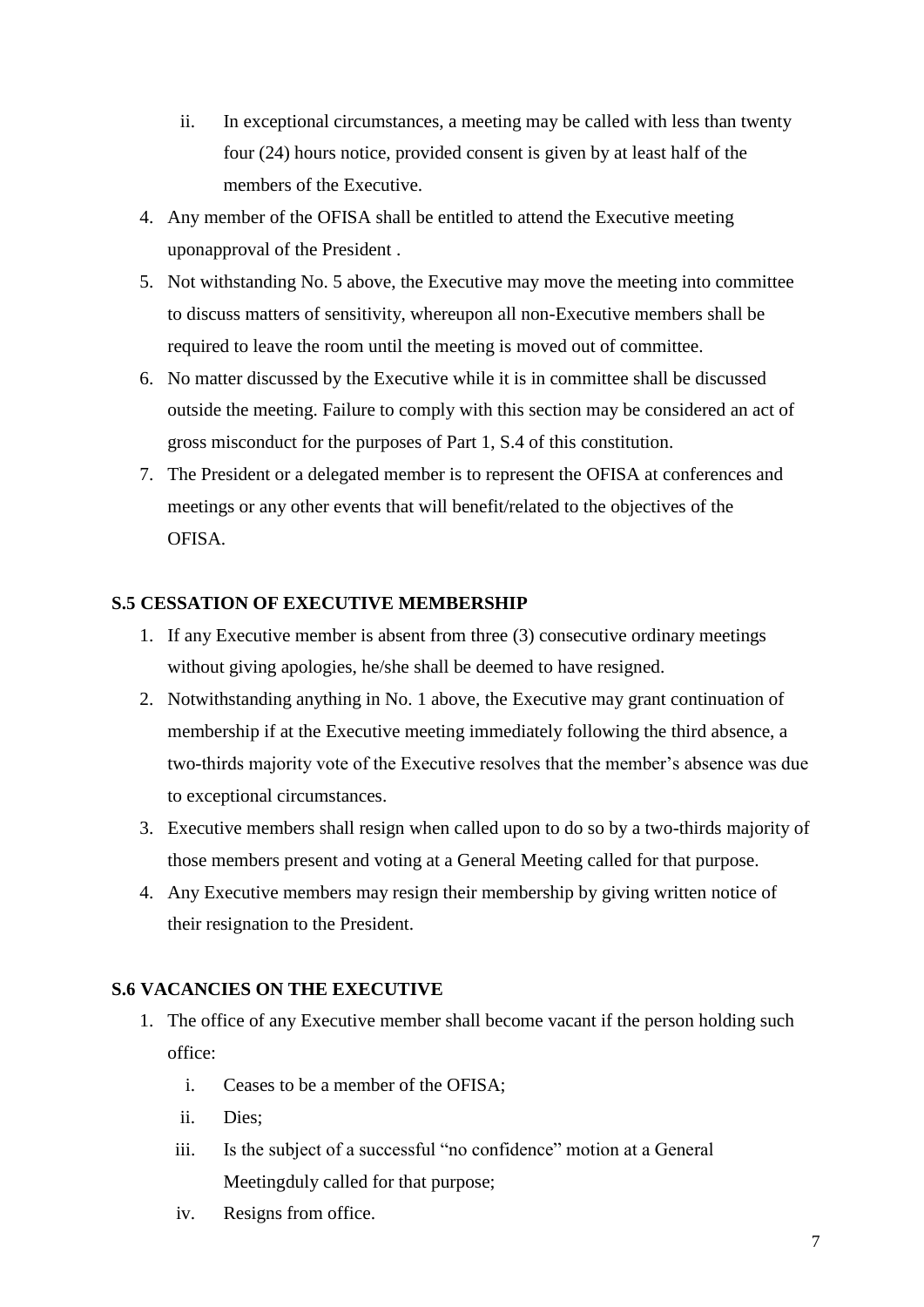2. In the event of any vacancy, including when a General Meeting fails to elect a member to a vacant position, the Executive shall appoint from within its members an acting Executive member who shall continue in office until the new member is elected.

# **PART IV: FINANCE**

#### **S.1 CONTROL OF FUNDS**

- 1. All finances received from fundraisers shall be processed by the OFISA Treasurer.
- 2. Proper accounting practices shall be kept.
- 3. The President & Treasurer shall determine the budget, in consultation with the OFISAand present it at the AGM.
- 4. The assets, income and property of the Association from any source whatsoever, shall be applied solely for pursuing and carrying out the objectives of the Association, and is the property of the OFISA.
- 5. The disposition of Association funds shall be limited to the objectives of the Association.
- 6. The financial year of the OFISA ends at the end of the academic year (November)
- 7. In consultation with the Executive, the Treasurer shall use the Bank Account in the name of Otago Fijian Students' Association at a National chosen Bank, which shall be operated jointly by the signatures of the three (3) following Officers and signatories:
	- i. President
	- ii. Vice-President
	- iii. Treasurer

# **PART V: CONDUCT OF ELECTIONS**

- 1. Elections of the officers and general members of the Executive may only take place at an Annual General Meeting, Special General Meeting and Initial General Meeting.
- 2. All elections of the Association shall be by Secret Ballot.
- 3. Only members of the Association who are present at the AGM are eligible for election to the positions listed in Part III. S.2 (Executive Officers).
- 4. The Chairperson shall have the casting vote in any meeting in the event of a tie.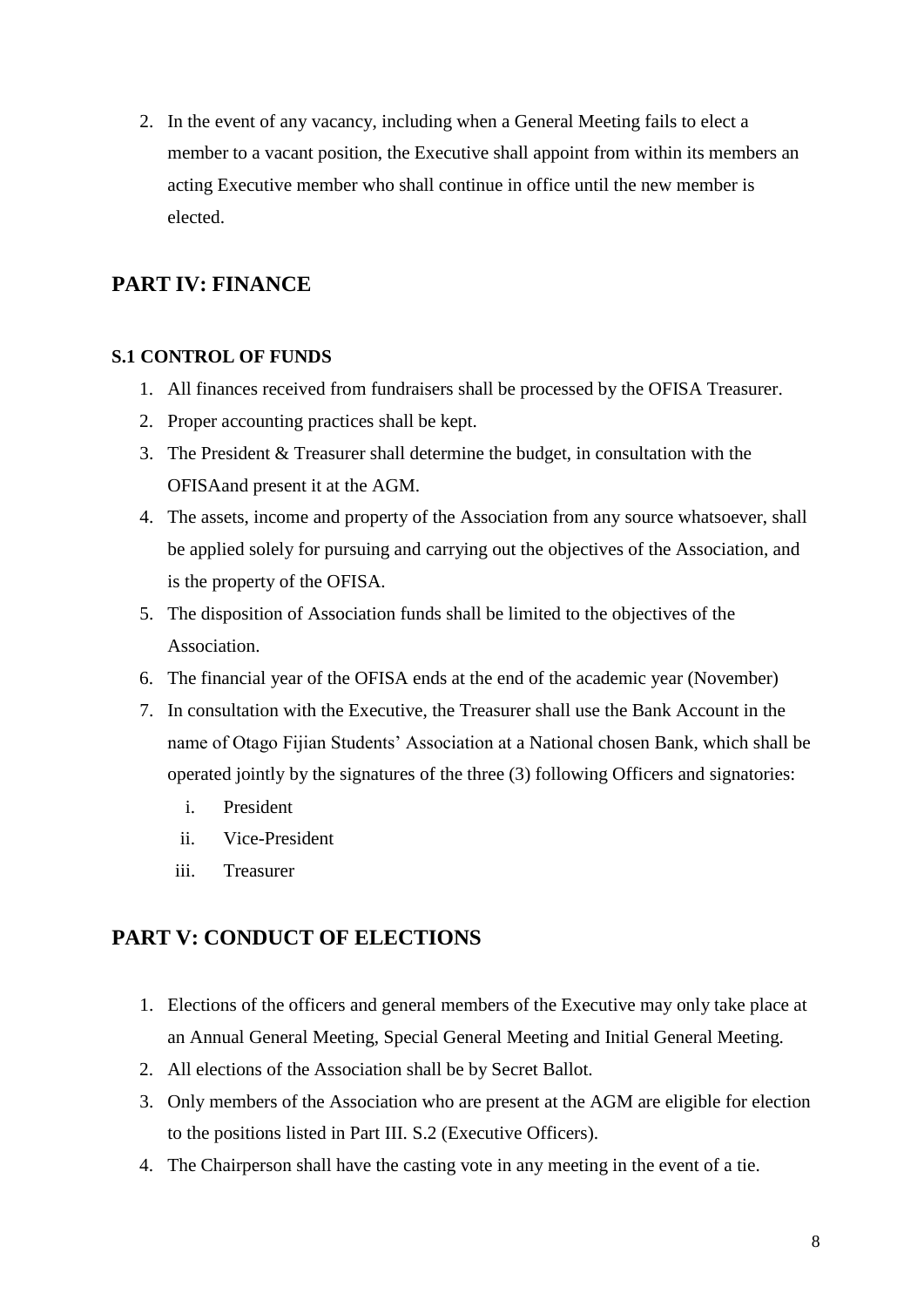- 5. No proxy or postal votes shall be permitted
- 6. A member of the OFISA may be nominated before or during the General Meeting.They may nominate themselves.
- 7. The winner of each position shall be the person who wins simple majority of those present and voting at the General Meeting.
- 8. If there is only one candidate, that person shall be elected unless there is a vote of noconfidence.

# **PART VI: CONSTITUTION**

### **S.1 CONSTITUTION**

- 1. This constitution shall consist of parts I to VI inclusive.
- 2. Alterations shall be made to the constitution of the OFISA only at an Annual General Meeting (AGM) and by two thirds majority of those members present and voting, and then only if fourteen (14) days during term-time before such a meeting a notice setting forth the wording of the proposed alterations had been posted on the mailing list.

#### **S.2 INTERPRETATION OF THE CONSTITUTION**

1. A substantial compliance with this constitution shall in all cases be good and sufficient and no regulations, resolution, decision, election, appointment, notice or other matter or thing shall be invalidated by reason only of a failure to comply exactly with these rules.

### **S.3 IN ADDITION TO THE CONSTITUTION**

- 1. The OFISA shall make a one-off payment of \$50.00 to the Secretary of the OFISA, incontribution to paying for printing for Association purposes.
- 2. The secretary shall provide a receipt to show each payment was used for its correct purpose, subject to Part VI s 3(2).
- 3. The OFISA shall provide finances to assist in petrol for all vehicles used by the OFISA.
	- i. Purposes for FTSA include picking up and dropping off members for Association activities and completing tasks for the OFISA that need to becomplete by using a vehicle.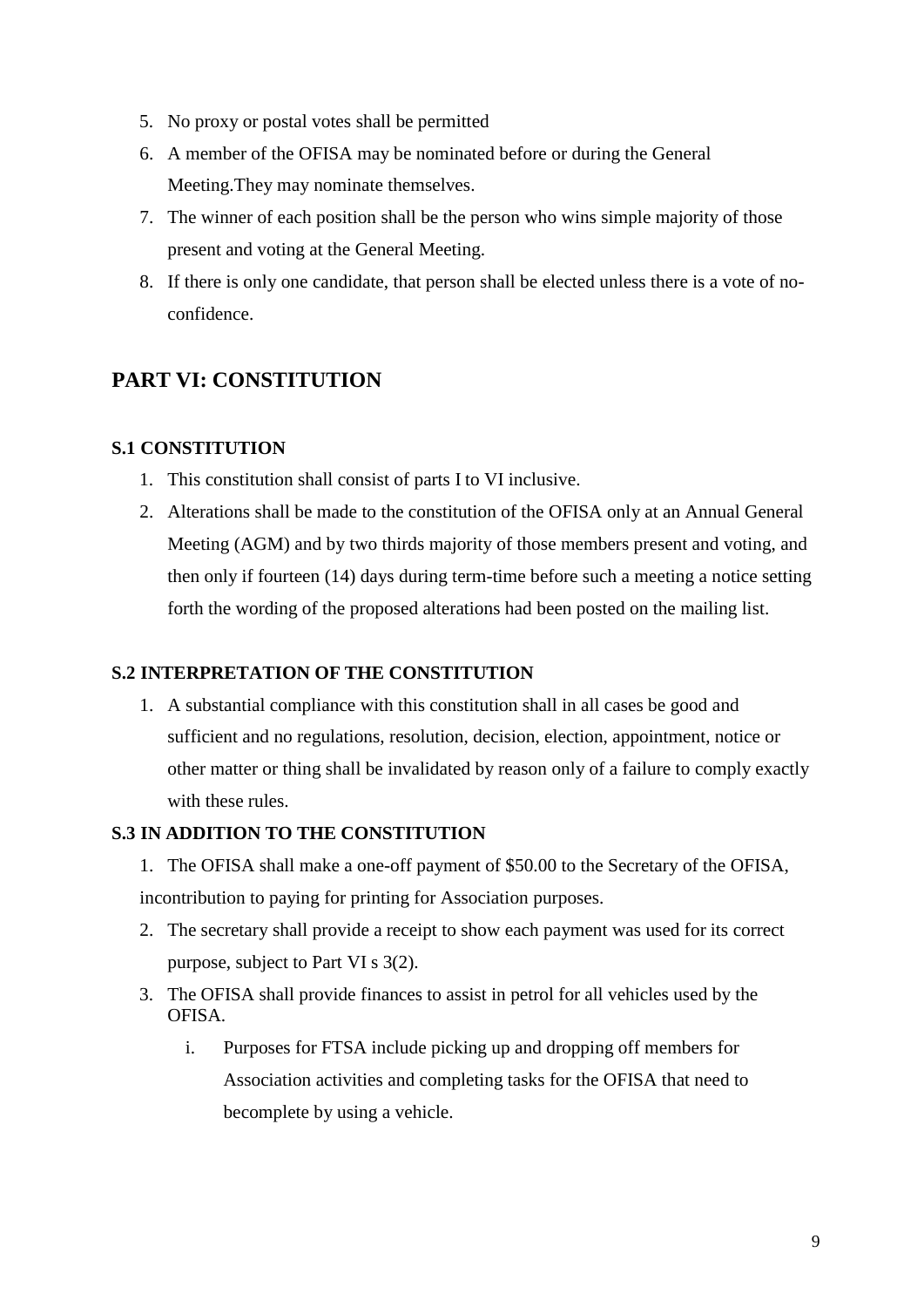#### **S.4 DISSOLUTION**

- 1. Provided that all the liabilities of the Association have been discharged, the members present at an AGM convened for the purpose may resolve that the Association is dissolved from a date to be named in the resolution.
- 2. A resolution to dissolve the Association must be approved by 75% of the members present at a meeting convened for the purpose of considering a resolution to dissolve the Association.
- 3. Upon dissolution, all funds and properties of the Association shall be in trust for the next OFISA. The title or beneficiary should be to the next official OFISA in compliance with this constitution, as well as the constitution of OUSA.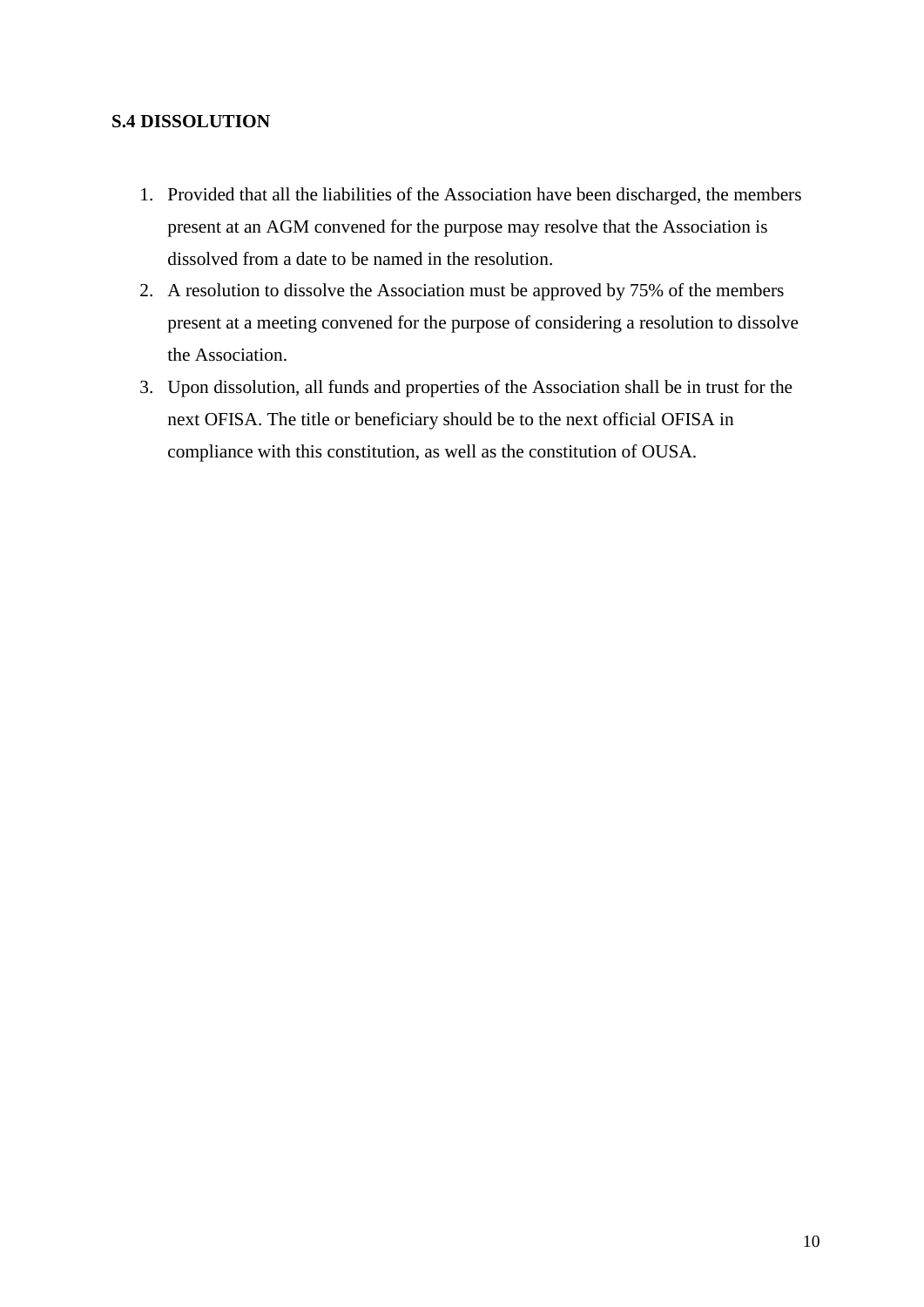# **SCHEDULE 1: EXECUTIVE JOB DESCRIPTIONS**

### **S.1 ALL EXECUTIVE MEMBERS**

- 1. Uphold the constitution.
- 2. Further the goals and objectives of the OFISA.
- 3. Act as full members of the Executive and FTSA members.

### **S.2 PRESIDENT**

- 1. Overall leadership and policy implementation.
- 2. Main spokesperson for the OFISA
- 3. Chair and convener of Executive and General Meetings.
- 4. Chief representative and responsible for all internal and external relations.
- 5. Liaise with other representative groups where appropriate.

### **S.3 VICE-PRESIDENT**

- 1. Assist President in all matters and to act in his/her absence.
- 2. Handle sponsorship/grants and finance in conjunction with the Treasurer.

### **S.3 SECRETARY**

- 1. To send out the agenda and take the minutes of Executive and General Meetings and to distribute them to anyone who wishes to read them.
- 2. Assist the President in communication.
- 3. Keep in regular contact with all Executive members and the OFISA in regard tomeetings.
- 4. Organise and co-ordinate volunteers to network on behalf of the OFISA.
- 5. Book the venue for all meetings.

#### **S.4 TREASURER**

- 1. Draft and maintain budget.
- 2. Hold and maintain petty cash.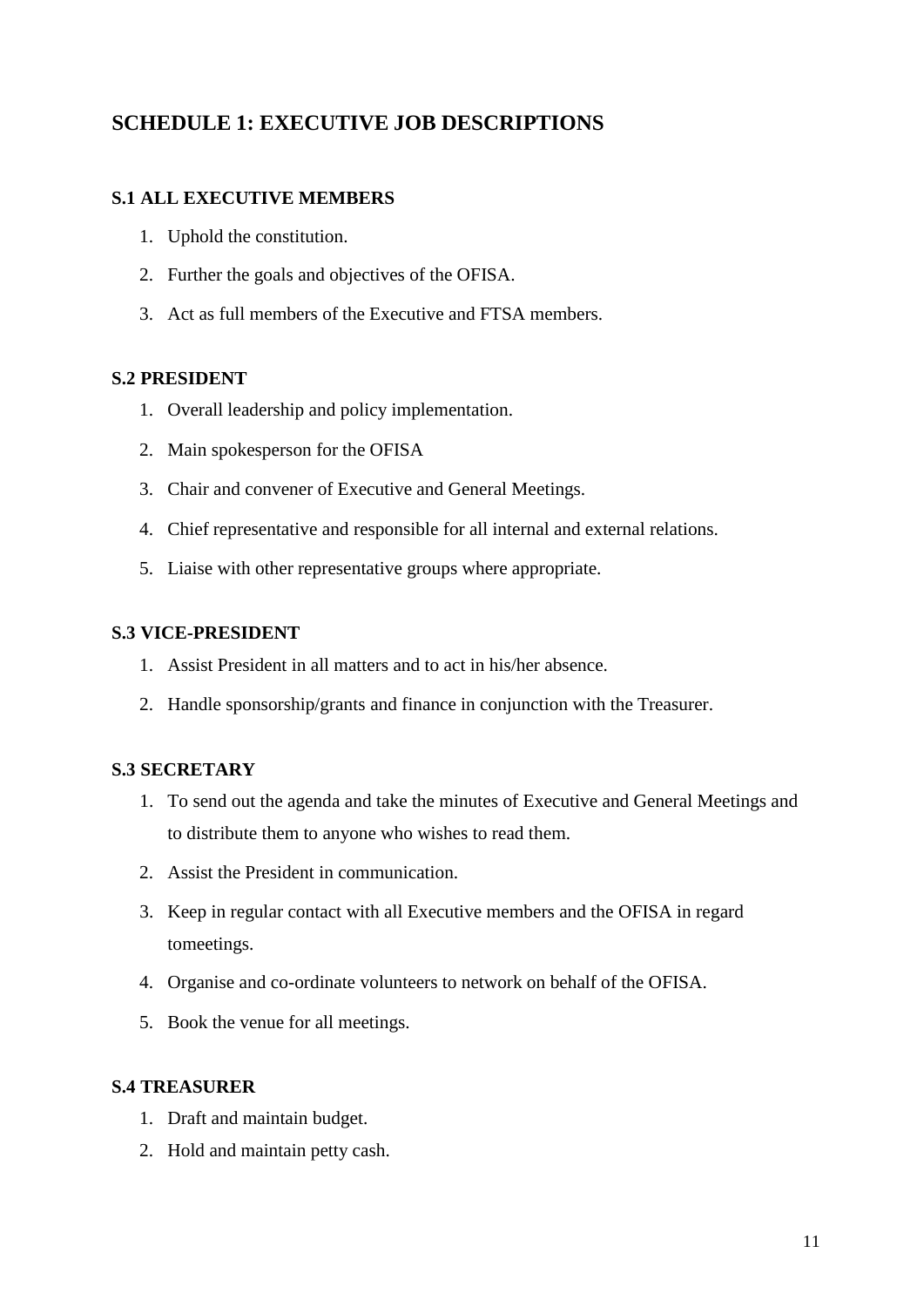- 3. Provide financial advice to the Executive.
- 4. Price projects by obtaining quotes and maintaining transparency for accounts.
- 5. Handle sponsorship and finance in conjunction with the Vice- President.
- 6. Collect all receipts for finances that were used from the OFISA Account.

### **S.5 OTAGO POLYTECHNIC REPRESENTATIVE**

- 1. Inform Otago Polytechnic students about upcoming events.
- 2. Be able to voice any ideas or concerns that students at Otago Polytechnic have. This will be discussed in exec meetings and will be resolved
- 3. Be able to book venues at Otago Polytechnic campus for future events

### **S.6 CULTURAL REPRESENTATIVE**

- 1. Be able to incorporate cultural aspects to the OFISA eg meke, language, and customs
- 2. Be able to organize equipment's and costumes for meke
- 3. Share the knowledge of the culture

# **S.7 PUBLIC RELATIONS OFFICER**

- 1. Coordinates all social media platforms
- 2. Create communications, posters, and campaigns relevant to OFISA's goal.

### **S.8 SPORTS AND SOCIAL REPRESENTATIVE**

- 1. Organizing and facilitating sports and social events that would benefit the association
- 2. Promote events on social media
- 3. Support other executive members